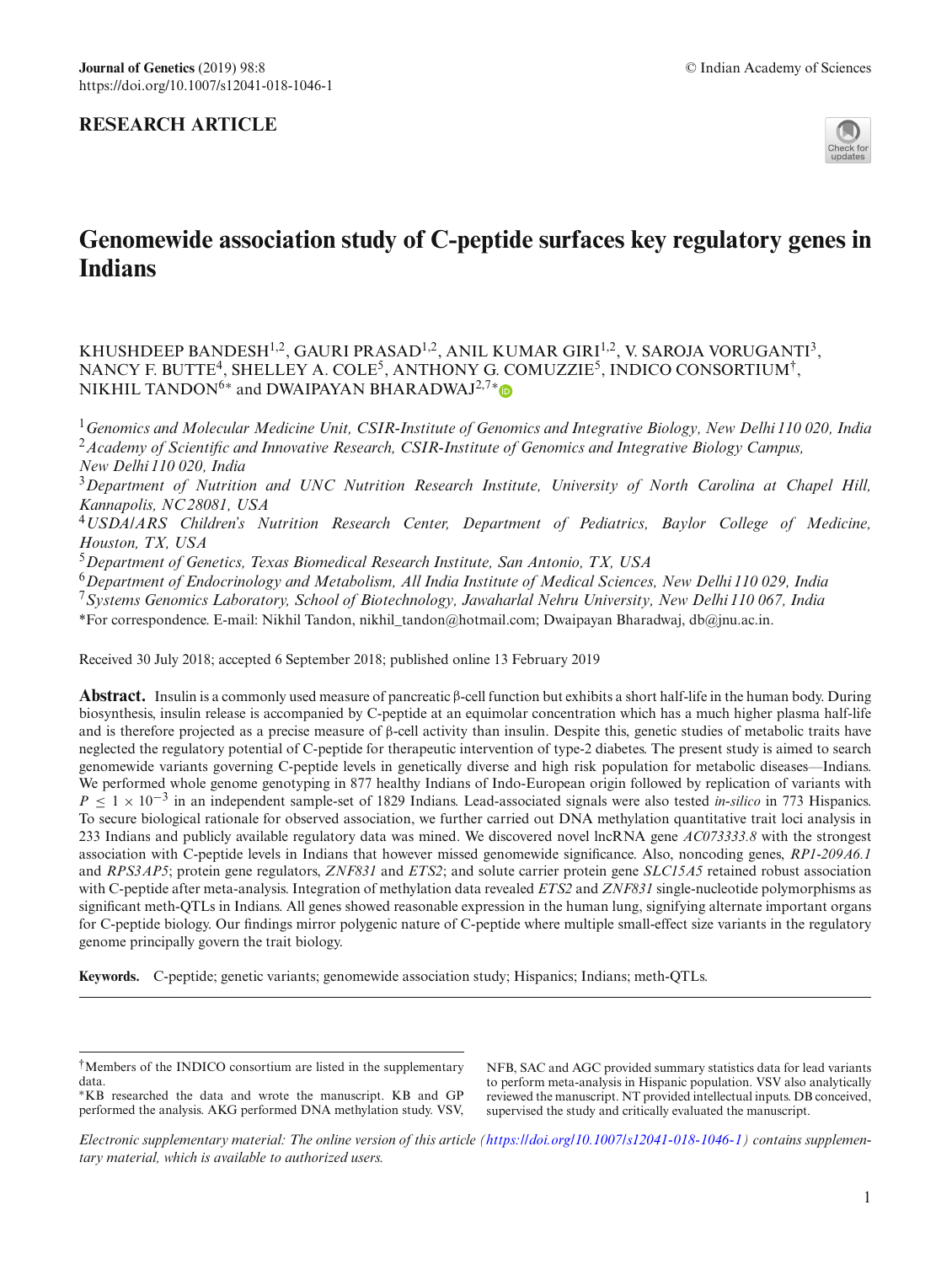# **Introduction**

Decades of rigorous efforts in understanding type-2 diabetes (T2D) genetics have mirrored the disease as apparently an outcome of altered quantitative traits [\(Plomin](#page-7-0) *et al.* [2009\)](#page-7-0). Dissection of heritability of such traits, especially in nondiseased individuals can reflect various intermediary disease mechanisms that are neglected otherwise. In this regard, C-peptide, a 31 amino-acid long

cleavage product of insulin synthesis has been largely overlooked. Owing to a higher plasma half-life (∼30 min) than insulin (∼4 min), C-peptide levels are a precise and worthy measure of insulin secretion [\(Faber](#page-7-1) *et al.* [1978](#page-7-1)). Since its discovery, C-peptide has been considered as a biologically inert molecule. However today, several studies detail its independent functional activity. Comprehensive studies in animal models of diabetes and early clinical trials in type-1 diabetic patients have established that replacement of C-peptide in physiological concentrations is helpful in improving diabetes-induced functional and structural abnormalities of peripheral nerves, kidneys and brain [\(Wahren](#page-8-0) *et al.* [2002](#page-8-0)). C-peptide binds to specific G-protein coupled receptors on human cell membranes and enhances H4K16 acetylation at promoters of ribosomal RNA genes upon cellular entry [\(Rigler](#page-7-2) *et al.* [1999;](#page-7-2) [Lindahl](#page-7-3) *et al.* [2010](#page-7-3)). Importantly, C-peptide increases nitric oxide synthesis to relax vascular smooth muscles and restores nerve conduction velocity by enhancing  $\text{Na}^+/ \text{K}^+$  ATPase activity [\(Zhong](#page-8-1) *et al.* [2004](#page-8-1)). Besides, C-peptide stimulates several transcription factors that are essential for general cellular processes [\(Hills and Brunskill 2009](#page-7-4)). Specific cellular functions and benefits in preventing micro-vascular complications evidently signify that the C-peptide itself has a major regulatory role independent of T2D aetiology.

To date, only two genomewide association studies (GWAS) have been conducted for C-peptide in European, Hispanic, Afro-Caribbean and Thai populations [\(Comuzzie](#page-7-5) *et al.* [2012](#page-7-5); [Hayes](#page-7-6) *et al.* [2013\)](#page-7-6) and a meta-GWAS in Europeans [\(Roshandel](#page-7-7) *et al.* [2018](#page-7-7)), contributing 11 unique singlenucleotide polymorphism (SNP) associations. However, none of these studies have included the Indian population. Among various linguistic groups in India, Indo-Europeans are a genetically diverse population that comprises several endogamous groups contributing to mixed ethnicity and high risk for T2D and related traits [\(Tabassum](#page-7-8) *et al.* [2011;](#page-7-8) Giri *[et al.](#page-7-9)* [2016\)](#page-7-9). A lack of C-peptide genetic studies in this inherently distinct and highly susceptible population guided us to search genomewide for associated variants to find out novel biology if any. Over the last decade, genetic discoveries for physiological traits have progressed with an extra-ordinary pace. However, the understanding of biology beneath such genetic associations lags well-behind. Translation from genetics to physiology is challenging in securing mechanistic inferences to pinpoint potential biomarkers. In such a scenario, integration of epigenetic and gene regulatory information can be fruitful in pinpointing underlying driving mechanisms. Variation in DNA methylation pattern affects gene transcription by altering binding of specific methyl CpG binding proteins. Gene regulatory sites are often seats for GWAS variants that influence gene expression in a tissue-specific manner. Thus, to identify under-pinning biological processes, we also studied DNA methylation signatures at identified genetic loci and probed publicly available human tissue gene expression data for C-peptide-associated genes. Therefore, in the current study we aimed to identify variants for C-peptide in healthy Indians that may affect the trait leading to plausible biological insights into functional mechanism. This study is a sole attempt for conducting GWAS for C-peptide in Indians.

# **Materials and methods**

#### *Ethical approval*

This study was conducted in accordance with the principles of the Helsinki Declaration and was approved by the Ethics Committee of All India Institute of Medical Sciences and CSIR-Institute of Genomics and Integrative Biology. Informed written consent was obtained from all study participants.

#### *Study population*

The present GWAS was executed in two-stages, discovery phase and replication phase. The study participants are part of INdi[an](#page-7-10) [DIabetes](#page-7-10) [Consortium](#page-7-10) [\(](#page-7-10)INdian DIabetes Consortium [2011](#page-7-10)) and were collected from Diabetes Awareness Camps piloted in and around Delhi. The samples served as control individuals (normoglycemic) in T2D GWAS previously done in our laboratory [\(Tabassum](#page-8-2) *et al.* [2013](#page-8-2)). Sample details and criteria for selection have been outlined in a flow diagram (figure [1\)](#page-2-0). The Indo-European ethnicity was defined by an individual's birth place and place of origin of the parents if residing in northern part of Indian subcontinent. Anthropometric and clinical characteristics of study participants are provided in (table 1 in electronic supplementary material at [http://www.ias.ac.](http://www.ias.ac.in/jgenet/) [in/jgenet/\)](http://www.ias.ac.in/jgenet/). Plasma C-peptide levels were measured by electrochemiluminescence immunoassay using Elecsys 2010 (Roche Diagnostics). The Hispanic study population is a part of VIVA LA FAMILIA study recruited between 2000 and 2005 in Houston, Texas, USA and comprises 815 children and adolescents from 263 Hispanic families between the ages of 4 and 19 years [\(Butte](#page-7-11) *et al.* [2006;](#page-7-11) [Comuzzie](#page-7-5) *et al.* [2012\)](#page-7-5).

#### *Discovery phase*

Illumina Human 610-Quad BeadChips (Illumina, San Diego, USA) were used for the genomewide scan. The GenCall algorithm was employed to ascertain genotype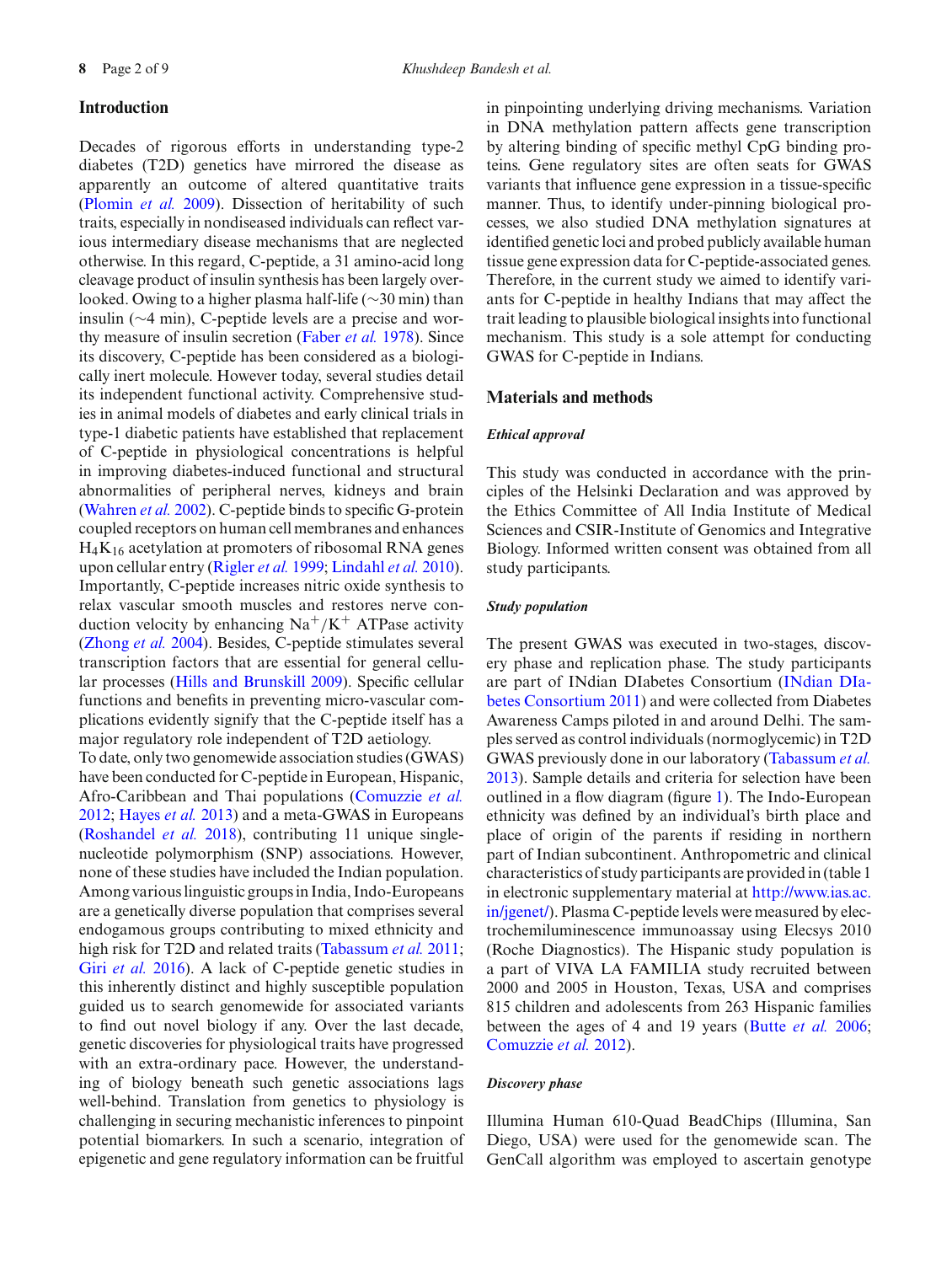

<span id="page-2-0"></span>**Figure 1.** Flow diagram of study participants. Sample numbers for various phases of the study and their criteria for selection are outlined.

calls (GenomeStudio, Illumina). A stringent quality control (QC) check for samples and SNPs was executed. Samples with low genotype call rate  $(< 95\%$ ), heterozygosity and discordant sex were rejected. Identityby-descent check was implemented to remove related or duplicate samples (pi\_hat > 0.1875 for relatedness and pi\_hat > 0.98 for duplication). SNP calls with missing rate  $> 5\%$ , MAF < 0.01 were excluded. SNPs with MAF 0.01– 0.05 and Hardy Weinberg equilibrium (HWE) *P* <10−<sup>4</sup> were removed. Also SNPs with MAF  $> 0.5$  and HWE  $P \lt 10^{-7}$  were discarded. Linkage disequilibrium (LD) pruning of SNPs was done with genotyped autosomal SNPs applying the –indep-pairwise option of PLINK with a window size of 50 SNPs, step size of 5 and  $r^2$  < 0.2. Population stratification was checked through principal component analysis using HapMap Phase III population, CEU, CHB and YRI and the outliers were removed. Finally, a total of 552,011 autosomal SNPs were retained after stringent QC for association testing in 877 healthy normoglycemic individuals. C-peptide values were inverse normalized exercising an inbuilt R command [\(www.r-project.org\)](http://www.r-project.org). Association of QC-passed SNPs with C-peptide was tested by linear regression analysis under additive model adjusting for age, sex, body-mass index

(BMI) and first three principal components using PLINK. Any deviation of observed *P* values from the *P* values expected under a null hypothesis was checked by constructing a quantile–quantile plot (QQ plot). The observed −log10 adjusted *P* values were plotted against expected  $-\log_{10} P$  values. Median  $\chi^2$  statistics was used to compute genomic inflation factor λ using PLINK. QQ and Manhattan plots were constructed using R [\(www.r-project.org\)](http://www.r-project.org).

#### *Validation phase and meta-analysis*

Associated SNPs with discovery phase *P* value  $\lt 10^{-3}$ were selected for replication in an independent sample set using Illumina Golden Gate assay. SNPs with genotype call  $\langle 90\%$ , genotype confidence score  $\langle 0.25, \text{GenTrans} \rangle$ score  $< 0.60$ , cluster separation score  $< 0.40$ , MAF  $< 0.01$ and HWE  $P < 1 \times 10^{-5}$  were removed. Also, samples with call rate < 90% were excluded. Finally, a set of 1350 SNPs were tested for association in an independent set of 1829 healthy normoglycemic individuals. QC-passed SNPs were assessed for association with inverse normalized values of C-peptide through linear regression model adjusting for age, sex, BMI and first three principal components. An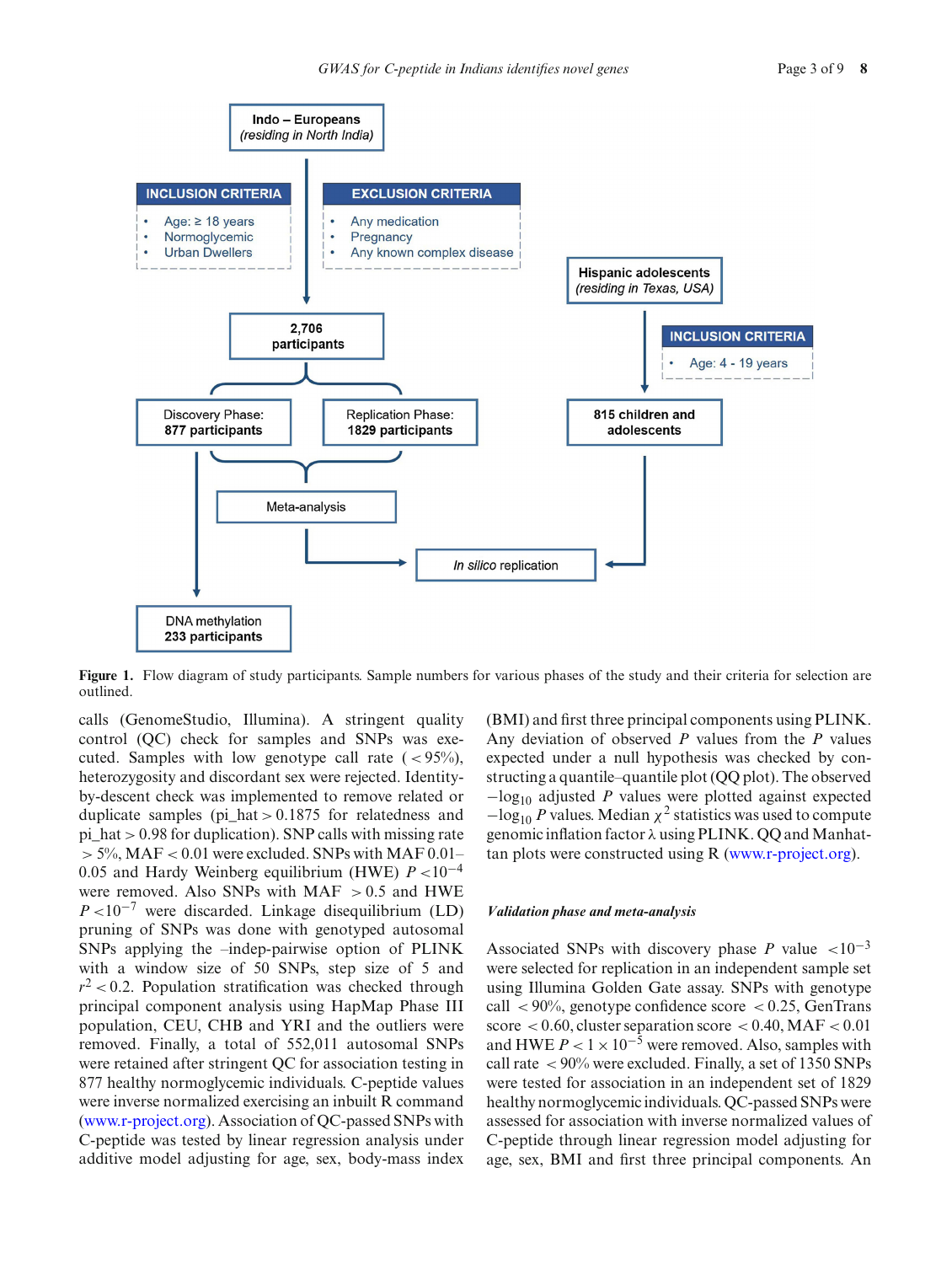inverse variance method was used to meta-analyse discovery and replication phase results under a fixed effect model by METAL [\(www.sph.umich.edu/csg/abecasis/Metal\)](www.sph.umich.edu/csg/abecasis/Metal).

# *In-silico replication in Hispanic population-VIVA LA FAMILIA study*

For *in-silico* replication of identified signals, association data on C-peptide was requested from the VIVA LA FAMILIA Study which identifies genetic variants influencing paediatric obesity and its comorbidities in Hispanic population [\(Butte](#page-7-11) *et al.* [2006](#page-7-11); [Comuzzie](#page-7-5) *et al.* [2012\)](#page-7-5). The data were obtained for 815 children and adolescents of 263 Hispanic families [\(Comuzzie](#page-7-5) *et al.* [2012](#page-7-5)). The C-peptide association in Hispanics was adjusted for age, sex and BMI. We meta-analysed by combining summary statistics of our lead signals of C-peptide GWAS following a sample size based analysis by METAL. An overall *z*-statistic and *P* value were calculated from a weighted sum of the individual statistics. Weights were taken proportional to the square-root of the number of individuals examined in each sample and selected such that the squared weights sum to 1.0. The *z*-statistic summarized the magnitude and the direction of effect relative to the reference allele and all studies are aligned to the same reference allele.

#### *DNA methylation analysis*

We studied DNA methylation signatures in peripheral blood using Infinium HumanMethylation450 K Bead-Chips of 233 normoglycemic Indians considered in discovery phase of GWAS. Data generation has been described previously (Giri *[et al.](#page-7-12)* [2017\)](#page-7-12). Sample QC involved extreme missingness, sex disparity checks and samples with failed bisulphite conversion (samples having intensity three SD away from mean intensity for C1, C2, C3 and C4 probes). CpGs with bead count  $\langle 3 \text{ in } 5\% \rangle$  of samples and detection *P* value  $> 0.01$  for  $< 1\%$  of samples were excluded. CpGs in sex chromosomes (X and Y), established crosshybridization probes and polymorphic CpGs were also removed. CpGs with 100% call rate in all the samples have only been considered for analysis. Methylation outlier value for CpGs was fixed by fixMeth-Outliers command in minifi. Methylation data were regressed for confounders such as cell composition, age, sex, BMI, bisulphite conversion efficiency and plate number. Methylation data were extracted for identified genetic variants and tested for SNP-CpG association using linear regression model in PLINK.

#### *Power calculation*

We calculated the power of study using Quanto software [\(http://biostats.usc.edu/Quanto.html\)](http://biostats.usc.edu/Quanto.html) under an additive genetic model for a range of allele frequencies (0.01–0.5).

Two-tailed test at significance level of 0.05 with effect size ranging from 0.0001 to 1.514 was used for calculating power. For final power analysis, MAF for combined samples and calculated effect size from meta-analysis was used (figure 1 in electronic supplementary material).

# **Results**

Under the null distribution, QQ plots indicated a good agreement (genomic inflation factor  $\lambda = 1$ , mean  $\chi^2 =$ 0.97) (figure 2 in electronic supplementary material). In discovery phase, the strongest association was observed for *HDAC4* variant, rs1796447 ( $P = 2.85 \times 10^{-6}$ ) (figure [2\)](#page-4-0). This association receded in meta-analysis ( $P = 0.002$ ). Two other variants residing on chromosome 20 presented zinc-finger protein 831 (*ZNF831*) as a second lead signal in discovery phase (rs3026620,  $P = 4.17 \times 10^{-6}$ ; rs6128532,  $P = 3.49 \times 10^{-5}$ . The association with *ZNF831* was sustained by two variants, rs6128525 and rs2064865 in meta-analysis ( $P = 7.51 \times 10^{-5}$  and  $P = 6.11 \times 10^{-4}$ respectively). Besides, a region *FHIT* marked by three variants on chromosome 3, featured strong association in discovery phase but lost when meta-analysed (rs17684830, *P* = 7.32 × 10<sup>-6</sup>; rs6414610, *P* = 1.54 × 10<sup>-5</sup>; rs7373003,  $P = 5.52 \times 10^{-5}$  in discovery phase). Also, *GABRA6* locus on chromosome 5 followed a similar trend for association to C-peptide levels with significant discovery phase *P* values of  $8.25 \times 10^{-6}$  and  $2.31 \times 10^{-5}$  for SNPs rs4454083 and rs1444740, respectively. In meta-analysis, *GABRA6* displayed nominal significance (rs4454083,  $P = 0.007$ ). A region on chromosome 10 mapping to nonprotein coding *RPS3AP5* locus was observed as another robustly associated signal in discovery phase (rs11201130,  $P =$ 7.6 × 10<sup>-6</sup>; rs12783251,  $P = 2.21 \times 10^{-5}$ ). This association remained significant in meta-analysis with rs11201130  $(P = 5.38 \times 10^{-4})$ .

In meta-analysis combining discovery and replication phases, the strongest association was observed at a novel locus, long noncoding RNA (lncRNA) gene, *AC073333.8* on chromosome 7 (two variants rs1674809 and rs818488) (table [1\)](#page-5-0). Another novel lncRNA gene, *RP1-209A6.1* surfaced as lead signal after meta-analysing discovery and replication phases. Besides, two other variants, an intergenic variant rs10138141 in *ETS2* and an exonic variant in *SLC15A5* featured suggestive association (table [1\)](#page-5-0).

An *in silico* replication and meta-analysis of summary statistics of three lead signals (rs1013841, rs9460790 and rs1527014) in Hispanic children and adolescents did not improve the association status (table [2\)](#page-5-1). All three variants retained nominal association with C-peptide after metaanalysis  $(P < 0.01)$ , however the directionality of association of variants rs9460790 and rs1527014 was observed to be reversed in Hispanics. Heterogeneity was observed to be more than 70% across populations for all three variants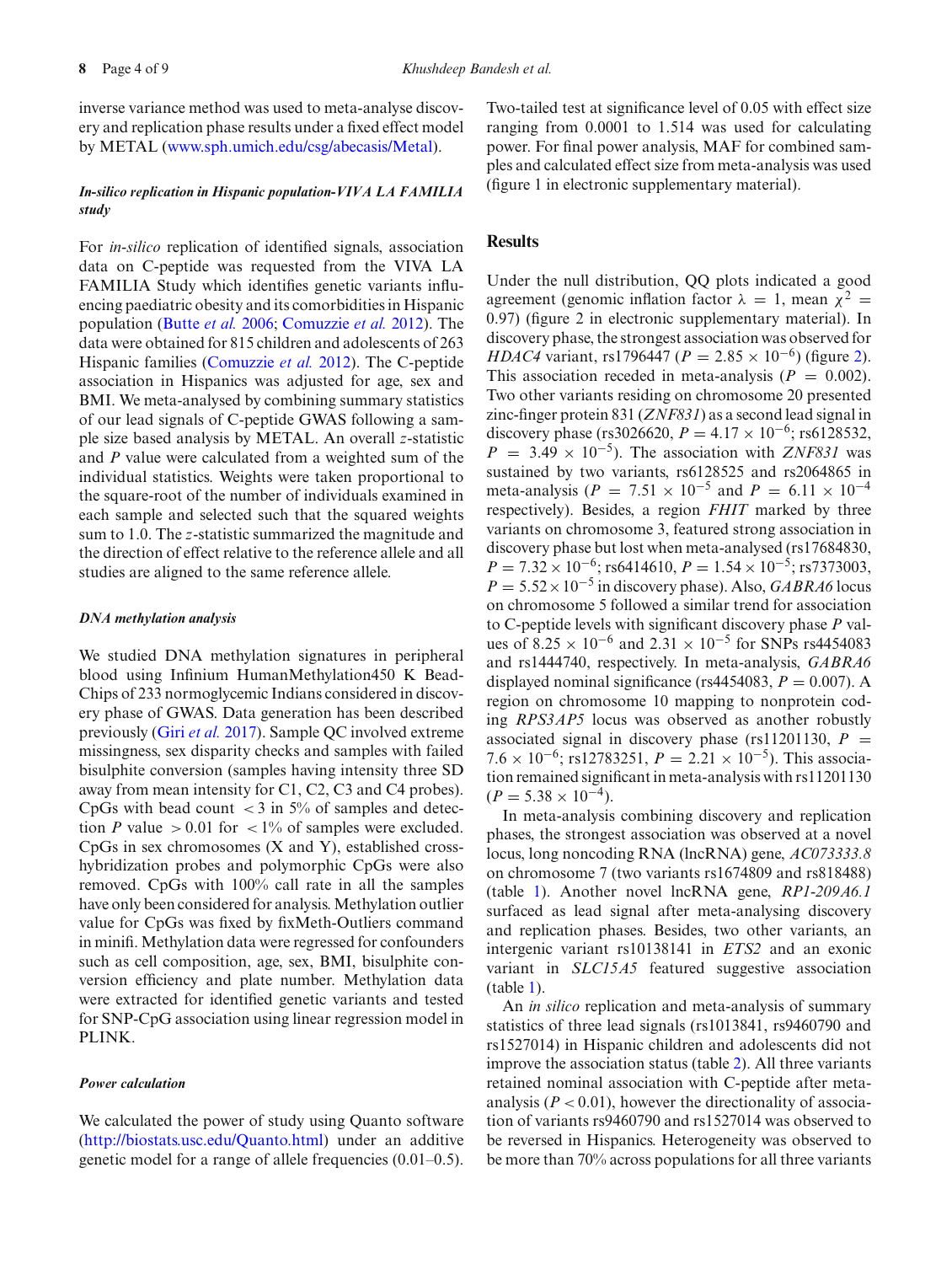

<span id="page-4-0"></span>**Figure 2.** Manhattan plot of associated *P* values for C-peptide in Indians. Lead variants showing the strongest association after meta-analysis are shown in italics. The −log<sub>10</sub> *P* values for association of directly genotyped SNPs are plotted as a function of genomic position (National Center for Biotechnology Information Build 37). *P* values were determined using linear regression adjusted for age, sex, BMI, PC1, PC2 and PC3 in discovery phase analysis.

(table [2\)](#page-5-1). Also, we evaluated the status of previously known GWAS variants in our study. For C-peptide, we did not observe any association for reported GWAS locus, *GCKR* (table 2 in electronic supplementary material). To attest functional relevance of identified variants, we studied and integrated whole genome DNA methylation data from peripheral blood in Indians. We found that certain genetic variants within *ETS2* and *ZNF831* loci were strongly associated with variable DNA methylation pattern at multiple genic CpG sites in Indians (table [3\)](#page-6-0). Further, while investigating the publicly available human tissue gene expression data [\(The GTEx Consortium 2015\)](#page-8-3), we noticed that all associated genes (except for *RP1-209A6.1*) were expressed in human adipose tissue (figure 3 in electronic supplementary material). Moreover, we observed that all the six genes showed considerable expression in lungs, in particular.

#### **Discussion**

The present study attempted to identify genomewide common variants that govern plasma C-peptide in Indians. Our results highlight polygenic nature of C-peptide inheritance. It is well-established that the genetic variance in complex diseases/traits is mainly contributed by multiple SNPs with smaller effects that may often be missed out due to stringent GWAS *P* value thresholds and multiple testing corrections [\(Yang](#page-8-4) *et al.* [2010;](#page-8-4) [Fransen](#page-7-13) *et al.* [2015](#page-7-13)). In view of a limited sample size  $(n = 2706)$ , we identified multiple such variants that fail to attain GWAS significance but are associated nominally with C-peptide in Indians. Trait-associated GWAS SNPs are highly enriched in gene regulatory regions [\(Nica](#page-7-14) *et al.* [2010\)](#page-7-14). To understand biological rationale for our observed associations, we studied DNA methylation marks and explored publicly available gene regulatory data (gene expression, histone active marks, repressive marks, DNase I HS sites, transcription factor binding sites etc.). Associated loci generally harbour several noncoding variants whose signal spans several genes. Multiple lines of evidence indicate noncoding RNA transcription as a proxy for functional activity of such putative genomic regions. Seemingly, in the present study, we obtained lead-associated variants in noncoding RNA genes, *AC073333.8, RP1-209A6.1* and *RPS3AP5*. *AC073333.8*, represented by two variants, surfaced as the strongest signal for association to C-peptide in Indians. Both variants reside in a highly active chromatin region (DNase I hypersensitive) of a novel long noncoding RNA, *AC073333.8* that is exonic antisense to a basic leucine zipper and W2 domain 2 protein, BZW2. *AC073333.8* lncRNA is plausibly a regulator of *BZW2* gene that needs to be validated experimentally. Previously, *BZW2* has been documented for association to Alzheimer's disease [\(Sherva](#page-7-15) *et al.* [2013](#page-7-15)) but never with plasma C-peptide levels. *BZW2* has been earlier reported to get significantly upregulated upon administration of insulin analogue in murine colon cancer model [\(Hvid](#page-7-16) *et al.* [2012](#page-7-16)). C-peptide is well-known to regulate the availability of monomeric insulin in physiological processes (Jörnvall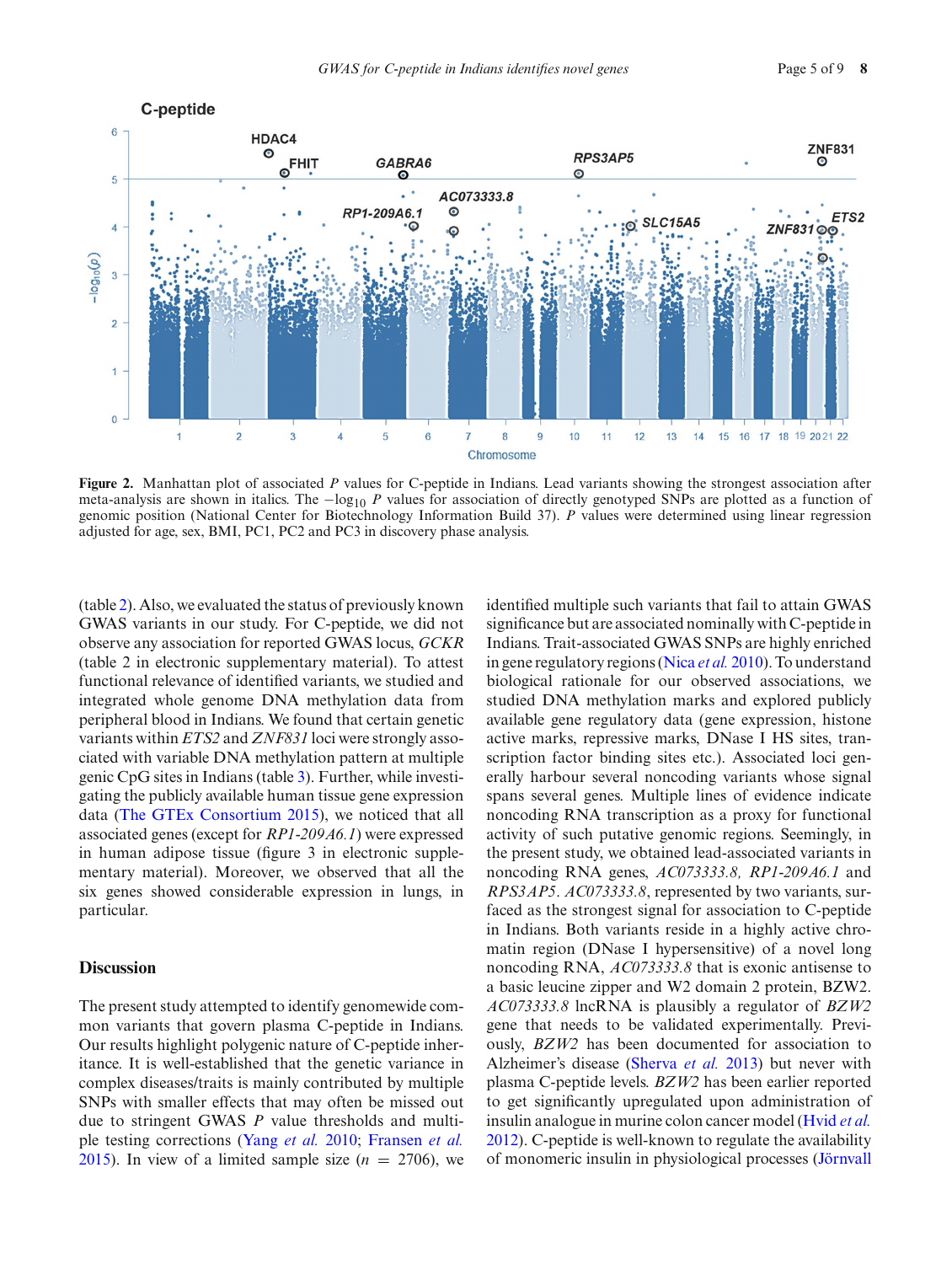|                        |                |                                                                                                                                                                                                                                                                                                                                                                                                                                                                                                                                                                                                             |       |                      |                        |                | Discovery phase       |                |                             | Replication phase |                   |                                                                                                                                 |                | Meta-analysis |                       |                  |
|------------------------|----------------|-------------------------------------------------------------------------------------------------------------------------------------------------------------------------------------------------------------------------------------------------------------------------------------------------------------------------------------------------------------------------------------------------------------------------------------------------------------------------------------------------------------------------------------------------------------------------------------------------------------|-------|----------------------|------------------------|----------------|-----------------------|----------------|-----------------------------|-------------------|-------------------|---------------------------------------------------------------------------------------------------------------------------------|----------------|---------------|-----------------------|------------------|
| <b>SNP</b>             | CHR            | (effect/other) MAF<br>Alleles                                                                                                                                                                                                                                                                                                                                                                                                                                                                                                                                                                               |       | Nearby<br>gene       | location<br><b>SNP</b> | $\overline{a}$ | P value               | Effect<br>size | $\overline{\boldsymbol{z}}$ | P value           | Effect<br>$siz$ e | P value                                                                                                                         | Effect<br>size | Йr            | Het I<br>$_{\rm{sg}}$ | $Het-P$<br>value |
| rs1674809<br>C-peptide |                | <b>A/G</b>                                                                                                                                                                                                                                                                                                                                                                                                                                                                                                                                                                                                  |       | $0.441$ $ACO73333.8$ | Intronic               | 877            | $1.25 \times 10^{-4}$ | 0.189          | 1825                        | 0.009             | 0.112             | $6.44\times10^{-6}$                                                                                                             | 0.145          | $+$           | 29.1                  | 0.235            |
| rs818488               |                | A/G                                                                                                                                                                                                                                                                                                                                                                                                                                                                                                                                                                                                         |       | 0.418 $ACO73333.8$   | Intronic               | 877            | $4.81 \times 10^{-5}$ | 0.202          | 1829                        | 0.018             | 0.102             | $7.93\times10^{-6}$                                                                                                             | 0.145          | $^{+}_{+}$    | 57.4                  | 0.126            |
| rs9460790              |                | <b>A/C</b>                                                                                                                                                                                                                                                                                                                                                                                                                                                                                                                                                                                                  | 0.419 | RP1-209A6.1          | Intronic               | 877            | $9.95 \times 10^{-5}$ | $-0.188$       | 1828                        | 0.059             | $-0.081$          | $6.07\times10^{-5}$                                                                                                             | $-0.128$       |               | 63.9                  |                  |
| rs6128525              |                | <b>A/G</b>                                                                                                                                                                                                                                                                                                                                                                                                                                                                                                                                                                                                  | 0.428 | ZNF831               | Intergenic             | 876            | $1.16 \times 10^{-4}$ | 0.184          | 1740                        | 0.07              | 0.08              | $7.51 \times 10^{-5}$                                                                                                           | $-0.128$       |               | 61.4                  | 0.096<br>0.107   |
| rs11201130             |                | <b>A/G</b>                                                                                                                                                                                                                                                                                                                                                                                                                                                                                                                                                                                                  | 0.04  | RPS3AP5              | Intergenic             | 876            | $7.60 \times 10^{-6}$ | 0.562          | 1829                        | 0.656             | 0.054             | $5.38 \times 10^{-4}$                                                                                                           | $-0.301$       |               | 88.2                  | 0.004            |
| rs1013841              |                | <b>A/G</b>                                                                                                                                                                                                                                                                                                                                                                                                                                                                                                                                                                                                  | 0.129 | ETS <sub>2</sub>     | Intergenic             | 877            | $1.15 \times 10^{-4}$ | 0.268          | 1829                        | 0.281             | 0.071             | $5.56 \times 10^{-4}$                                                                                                           | $-0.165$       |               | 76.5                  | 0.039            |
| rs2064865              | $\Omega$       | <b>A/G</b>                                                                                                                                                                                                                                                                                                                                                                                                                                                                                                                                                                                                  | 0.459 | ZNF831               | $3'-U$ TR              | 877            | $5.65 \times 10^{-4}$ | 0.163          | 1826                        | 0.14              | 0.064             | $6.11 \times 10^{-4}$                                                                                                           | 0.109          | $\ddagger$    | 58.6                  | 0.12             |
| rs1527014              | $\overline{2}$ | <b>AG</b>                                                                                                                                                                                                                                                                                                                                                                                                                                                                                                                                                                                                   | 0.018 | SLC15A5              | Exonic                 | 877            | $1.45 \times 10^{-4}$ | $-0.628$       | 1825                        | 0.375             | $-0.156$          | $6.84 \times 10^{-4}$                                                                                                           | 0.408          | $\ddagger$    | 73.8                  | 0.051            |
|                        |                | Effect size has been calculated with respect to the minor allele. Meta-analysis was done using METAL using fixed effect inverse variance method. CHR, chromosome; n, sample<br>Association analysis with plasma C-peptide levels, adjusted for age, sex, BMI and three principal components. SNP location is according to the position with respect to the gene.<br><b>Table 2.</b> In silico replication and meta-analysis of novel SNPs rs1013841, rs9460790 and rs1527014 in Hispanic population.<br>number; Dir, direction; Het-P, P value for heterogeneity in<br>the discovery and replication phase. |       |                      |                        |                |                       |                |                             |                   |                   | effect sizes in meta-analysis; Het-ISq, $\chi^2$ value for heterogeneity test. Direction $++/--$ features a concordance between |                |               |                       |                  |

| $Her-P$                      | $H$ et- $P$ | $\int$ ffect<br>                                                                                                                                                                                                              | dearby. | $Effert$ Other |  |
|------------------------------|-------------|-------------------------------------------------------------------------------------------------------------------------------------------------------------------------------------------------------------------------------|---------|----------------|--|
| Indo-Europeans and Hispanics |             | Indo-Europeans<br>Meta-analysis                                                                                                                                                                                               |         |                |  |
|                              |             | . The contract of the contract of the contract of the contract of the contract of the contract of the contract of the contract of the contract of the contract of the contract of the contract of the contract of the contrac |         |                |  |

<span id="page-5-1"></span><span id="page-5-0"></span> $\overline{\phantom{a}}$ 

|            |                  |                        |                                                                                                                                                                                                                                                              |                            |                | mmo-ran opeans |          |                  |          |         | compoleration and analysis and |                                                                                                                                                                                        |                  |
|------------|------------------|------------------------|--------------------------------------------------------------------------------------------------------------------------------------------------------------------------------------------------------------------------------------------------------------|----------------------------|----------------|----------------|----------|------------------|----------|---------|--------------------------------|----------------------------------------------------------------------------------------------------------------------------------------------------------------------------------------|------------------|
| <b>SNP</b> | Effect<br>allele | allele<br><b>Other</b> | Nearby<br>gene                                                                                                                                                                                                                                               | P value                    | Effect<br>size | .<br>Dir       | Het I Sq | $Het-P$<br>value | Z score  | P value | Dir                            | Het I Sq                                                                                                                                                                               | $Het-P$<br>value |
| s1013841   |                  |                        | ETS2                                                                                                                                                                                                                                                         | $10^{-4}$<br>$5.56 \times$ | $-0.165$       |                | 76.5     | 0.039            | $-3.077$ | 0.0021  |                                | 72                                                                                                                                                                                     | 0.028            |
| s9460790   |                  |                        | RP1-209A6.1                                                                                                                                                                                                                                                  | $10^{-5}$<br>$6.07 \times$ | $-0.128$       | $\frac{1}{1}$  | 63.9     | 0.096            | $-3.109$ | 0.0019  | $\frac{1}{1}$                  | 78.4                                                                                                                                                                                   | 0.009            |
| s1527014   |                  |                        | SLC15A5                                                                                                                                                                                                                                                      | $10^{-4}$<br>$6.84 \times$ | 0.408          | $\ddagger$     | 73.8     | 0.051            | 2.546    | 0.011   | $+$                            | 77.1                                                                                                                                                                                   | 0.013            |
|            |                  |                        | ssociation data in Hispanics obtained from previously conducted C-peptide GWAS in Hispanic children and adolescents. Meta-analysis was done using METAL using sample<br>$\mathbf{a}$ and analyzic Direction: $\mathbf{a}$ at D $\mathbf{b}$ value for hards. |                            |                |                |          |                  |          |         |                                | relative offset in and conclude $\prod_{i=1}^{n}$ to $I$ and $\sum_{i=1}^{n}$ and $\sum_{i=1}^{n}$ and $\sum_{i=1}^{n}$ and $\sum_{i=1}^{n}$ and $\sum_{i=1}^{n}$ and $\sum_{i=1}^{n}$ |                  |

size based analysis. Dir, direction; Het-P, P value for heterogeneity in effect sizes in meta-analysis; Het-I Sq, X<sup>2</sup> value for heterogeneity test; Z score, summarizes the magnitude and<br>the direction of effect relative to whereas positive Z score indicates allele associated with higher C-peptide levels. Direction: --features a concordance between association in Indo-Europeans and Hispanics size based analysis. Dir, direction; Het-*P*, *P* value for heterogeneity in effect sizes in meta-analysis; Het-*I* Sq, χ2 value for heterogeneity test; *Z* score, summarizes the magnitude and the direction of effect relative to the reference allele and all studies are aligned to the same reference allele. Negative *Z* scores indicate allele associated with lower C-peptide levels, whereas positive *Z* score indicates allele associated with higher C-peptide levels. Direction: – – –features a concordance between association in Indo-Europeans and Hispanics  $-$  +  $+$  +  $+$  indicates a discordance. whereas  $-+$ / $+$ + $-$  indicates a discordance. whereas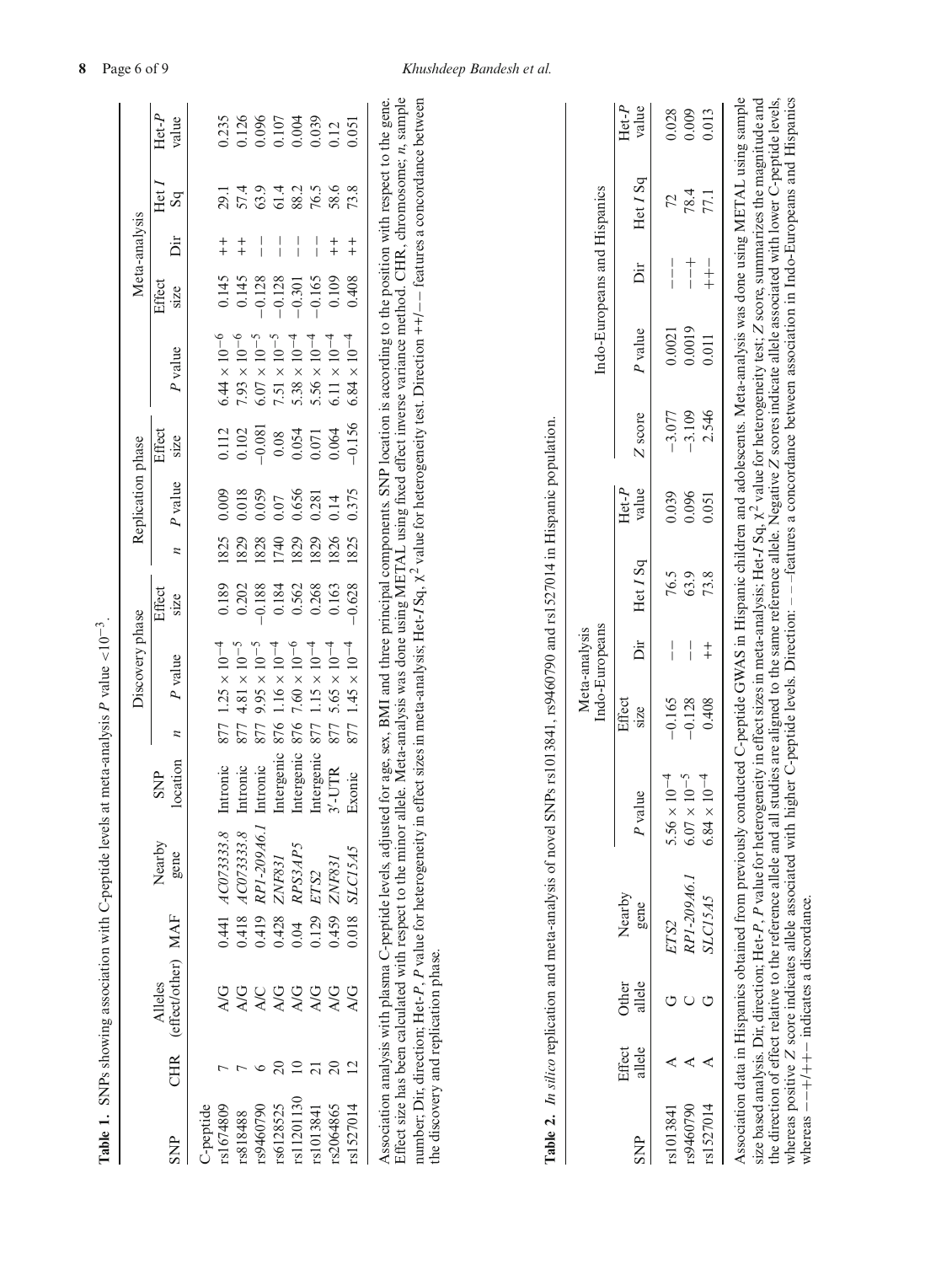|           |                 | <b>SNP</b> |               |                           |            |                 | CpG       |        |              |          |       |                                |
|-----------|-----------------|------------|---------------|---------------------------|------------|-----------------|-----------|--------|--------------|----------|-------|--------------------------------|
| Vame      | CHR             | BP         | Gene          | $ \overline{\mathbf{z}} $ | Name       | CHR             | BP        | Gene   | CpG location | В        | SE    | P value                        |
| s1013841  |                 | 40173345   | ETS2          |                           | cg02119577 |                 | 40195074  | ETS2   | $3'$ -UTR    | $-0.082$ | 1.007 | $6.9\times10^{-27}$            |
|           |                 |            |               |                           | cg01359822 |                 | 10176598  |        | 5'-Upstream  | 0.068    | 0.015 |                                |
|           |                 |            |               |                           | cg21880624 |                 | 10194679  |        | Exonic       | 0.001    | 0.001 | $8.38 \times 10^{-6}$<br>0.047 |
| 82064865  | $\overline{c}$  | 57833740   | <i>ZNF831</i> |                           | cg17286326 | $\approx$       | \$7796492 | ZNF831 | Intronic     | $-0.015$ | 0.003 | $2.07\times10^{-7}$            |
|           |                 |            |               |                           | cg16473762 |                 | 7797320   |        |              | 0.017    | 0.004 | $1.58\times10^{-5}$            |
|           |                 |            |               |                           | cg04068564 |                 | 7795246   |        |              | $-0.005$ | 0.001 | $3.23 \times 10^{-5}$<br>0.012 |
|           |                 |            |               |                           | cg09642670 |                 | 57797378  |        |              | 0.006    | 0.002 |                                |
| :s6128525 | $\overline{20}$ | 57846922   | ZNF831        |                           | cg17286326 | $\overline{20}$ | 7796492   | ZNF831 | Intronic     | $-0.014$ | 0.003 | $4.63\times10^{-6}$            |
|           |                 |            |               | $\mathsf{r}$              | cg04068564 |                 | 7795246   |        |              | $-0.005$ | 0.001 | $2.38 \times 10^{-5}$          |
|           |                 |            |               |                           | cg16473762 |                 | 7797320   |        |              | 0.017    | 004   | $2.67 \times 10^{-5}$          |
|           |                 |            |               |                           | 0209642670 |                 | 7797378   |        |              | 0.006    | 0.002 | 110.0                          |
|           |                 |            |               |                           | 0222825230 |                 | 7798303   |        |              | 0.008    | 004   | 0.026                          |

**Table 3.** Meth-QTL analysis for novel variants in 233 Indians who have been genotyped in discovery phase.

Table 3. Meth-QTL analysis for novel variants in 233 Indians who have been genotyped in discovery phase.

Association results showing SNPs affecting CpGs of associated gene. *P* value has been obtained from association of SNPs with methylation level as [corresponding](#page-7-17) CpGs ( using PLINK. CpG IDs have been given based on annotation file of Illumina 450 K BeadChip. CHR, chromosome; BP, base position; SE, standard error; A1, minor allele. *et al.* [2010\)](#page-7-17). Thus, during hyperinsulinaemia, variation in C-peptide levels may tend to alter *AC073333.8* activity and hence *BZW2* function.

Additionally, two other noncoding genes, *RP1-209A6.1* and *RPS3AP5* cropped up for the first time in association with C-peptide. Earlier, no association of any disease/trait has been observed for lncRNA *RP1-209A6.1*. However, *RPS3AP5*, a ribosomal protein pseudogene has been originally reported to be a GWAS locus for childhood obesity in Hispanic population [\(Comuzzie](#page-7-5) *et al.* [2012](#page-7-5)).

Besides noncoding genes, other protein gene regulators, *ZNF831* and *ETS2*, also appeared as strong genetic variants and simultaneously as robust meth-QTLs in our study. The two variants that mark *ZNF831* reside in a polycomb-repressed chromatin region. *ZNF831* has previously been associated with hypertension and blood pressure at genomewide significance (International Consortium for Blood Pressure Genome-Wide Association Studies *et al*. [2001;](#page-7-18) Levy *[et al.](#page-7-19)* [2009\)](#page-7-19). Additionally, C-peptide has been well-elucidated to be significantly associated with hypertension in various populations [\(Chen](#page-7-20) *et al.* [1995](#page-7-20); [Purohit and Mathur 2013\)](#page-7-21). Moreover, *ETS2*, a transcription factor that regulates developmental and apoptotic genes, has been formerly associated to genomewide significance with BMI [\(Locke](#page-7-22) *et al.* [2015](#page-7-22)). Higher BMI results in drastically higher plasma C-peptide levels [\(Chan](#page-7-23) *et al.* [2004](#page-7-23)). Also, reports have demonstrated that C-peptide upon cellular entry stimulates the activation of key transcription factors [\(Wahren](#page-8-0) *et al.* [2002\)](#page-8-0). Thus, these studies reasonably justify the observed associations in our study. Further, we obtained an exonic nonsynonymous variant in a key solute carrier family protein, *SLC15A5* associated with C-peptide in Indians. *SLC15* is a family of membrane transporters known for key role in cellular uptake of peptides from dietary protein digestion, ultrafiltration or brain–blood efflux [\(Alexander](#page-7-24) *et al.* [2015](#page-7-24)). Prior studies have documented genomewide association of *SLC15A5* with visceral fat (Fox *[et al.](#page-7-25)* [2012](#page-7-25)). Incidentally, C-peptide concentrations are seen to predict and increase visceral fat adiposity in nondiabetic individuals [\(Seidell](#page-7-26) *et al.* [1990](#page-7-26); [Tong](#page-8-5) *et al.* [2005](#page-8-5)). Hence, the presence of alternate alleles of *SLC15A5*-associated variant and modulation of C-peptide levels may be accountable for visceral adiposity in Indians to some extent.

<span id="page-6-0"></span>Interestingly, we observed that all the six genes are moderately expressed in human lung tissue. C-peptide has essentially been demonstrated to alter the balance between pro-inflammatory and anti-inflammatory signalling in lungs to ameliorate inflammatory response after a haemorrhagic shock in male Wistar rats [\(Chima](#page-7-27) *et al.* [2011](#page-7-27)). The findings are indicative of lungs being alternatively important organs for C-peptide physiology other than pancreas and adipose tissue.

To summarize, the present study endeavoured to explore the heritability of C-peptide in Indians, a highly susceptible population for metabolic disorders. The GWAS figured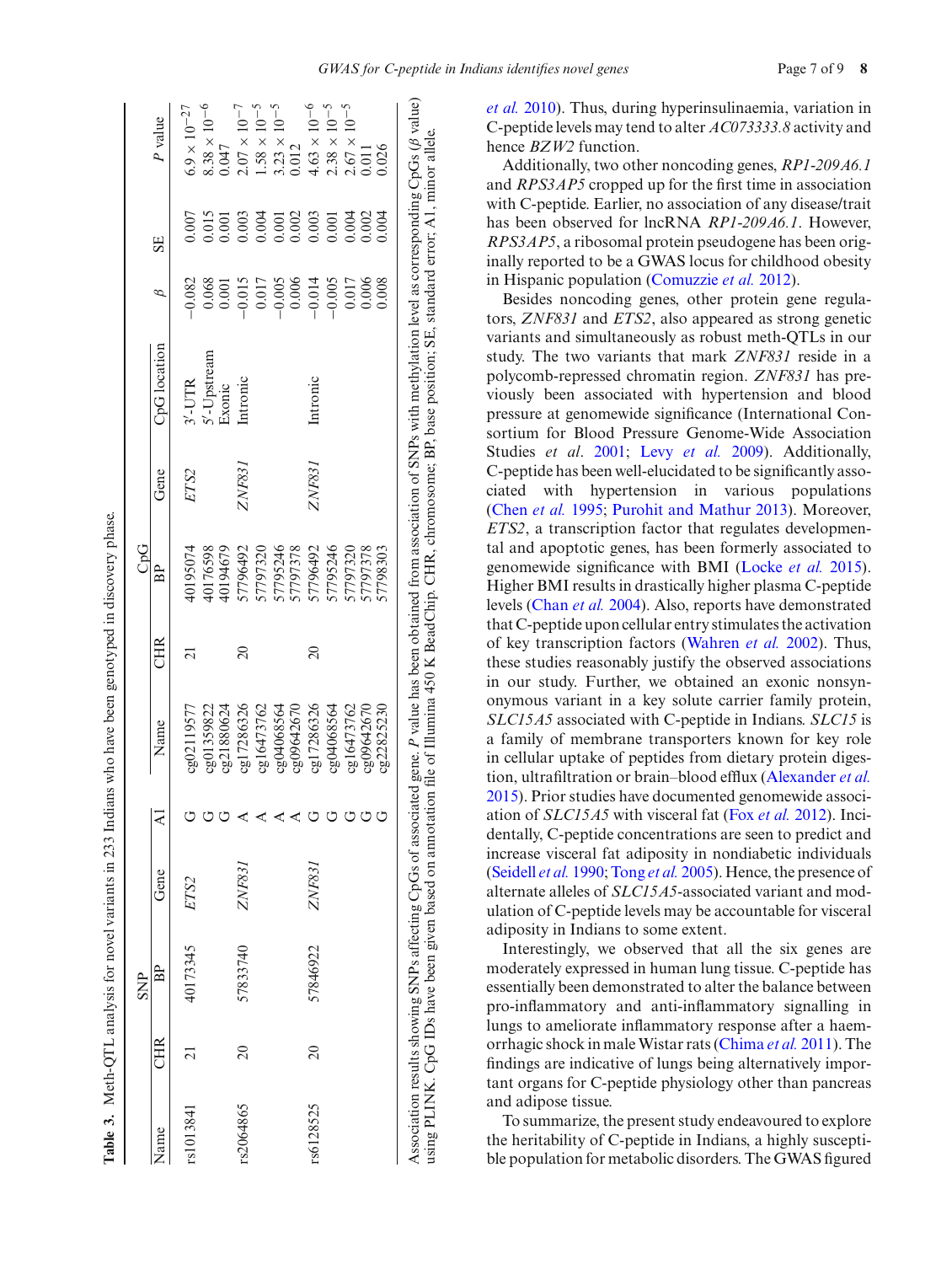several variants robustly associated with C-peptide that fail to be genomewide significant. The observations fortify the nature of polygenic traits. The study is unique to investigate and secure biological basis to observed genetic associations for varied C-peptide levels in Indians.

#### **Acknowledgements**

The authors are grateful to all the study participants. We acknowledge the support and participation of members of the INDICO consortium in data generation. We also thank VIVA LA FAMILIA study for providing the summary statistics for metaanalysis. KB acknowledges CSIR for Senior Research Fellowship (CSIR-SRF). GP acknowledges UGC for Senior Research Fellowship. This work was supported by the Council of Scientific and Industrial Research (CSIR), Government of India through Centre for Cardiovascular and Metabolic Disease Research (CARDIOMED) project (grant no. BSC0122-(14)). This work was also funded by the Department of Science and Technology-PURSE- II (DST/SR/PURSE PhaseII/11).

# **References**

- <span id="page-7-24"></span>Alexander S. P. H., Kelly E., Marrion N., Peters J. A., Benson H. E., Faccenda E. *et al*. 2015 The concise guide to pharmacology 2015/16: transporters. *Br. J. Pharmacol*. **172**, 6110–6202.
- <span id="page-7-11"></span>Butte N. F., Cai G., Cole S. A. and Comuzzie A. G. 2006 VIVA LA FAMILIA Study: genetic and environmental contributions to childhood obesity and its comorbidities in the Hispanic population. *Am. J. Clin. Nutr*. **84**, 646–654.
- <span id="page-7-23"></span>Chan W. B., Tong P. C., Chow C. C., So W. Y., Ng M. C., Ma R. C. *et al*. 2004 The associations of body mass index, C-peptide and metabolic status in Chinese type 2 diabetic patients. *Diabet. Med*. **21**, 349–353.
- <span id="page-7-20"></span>Chen C. H., Tsai S. T., Chuang J. H., Chang M. S., Wang S. P. and Chou P. 1995 Population-based study of insulin, C-peptide, and blood pressure in Chinese with normal glucose tolerance. *Am. J. Cardiol*. **76**, 585–588.
- <span id="page-7-27"></span>Chima R. S., LaMontagne T., Piraino G., Hake P. W., Denenberg A. and Zingarelli B. 2011 C-peptide, a novel inhibitor of lung inflammation following hemorrhagic shock. *Am. J. Physiol.: Lung Cell. Mol. Physiol*. **300**, L730–L739.
- <span id="page-7-5"></span>Comuzzie A. G., Cole S. A., Laston S. L., Voruganti V. S., Haack K., Gibbs R. A. *et al*. 2012 Novel genetic loci identified for the pathophysiology of childhood obesity in the Hispanic population. *PLoS One* **7**, e51954.
- <span id="page-7-1"></span>Faber O. K., Hagen C., Binder C., Markussen J., Naithani V. K., Blix P. M. *et al*. 1978 Kinetics of human connecting peptide in normal and diabetic subjects. *J. Clin. Investig*. **62**, 197–203.
- <span id="page-7-25"></span>Fox C. S., Liu Y., White C. C., Feitosa M., Smith A. V., Heard-Costa N. *et al*. 2012 Genome-wide association for abdominal subcutaneous and visceral adipose reveals a novel locus for visceral fat in women. *PLoS Genet*. **8**, e1002695.
- <span id="page-7-13"></span>Fransen E., Bonneux S., Corneveaux J. J., Schrauwen I., Di-Berardino F., White C. H. *et al*. 2015 Genome-wide association analysis demonstrates the highly polygenic character of agerelated hearing impairment. *Eur. J. Hum. Genet*. **23**, 110– 115.
- <span id="page-7-9"></span>Giri A. K., Banerjee P., Chakraborty S., Kauser Y., Undru A., Roy S. *et al*. 2016 Genome-wide association study of uric acid in Indian population and interaction of identified variants with type 2 diabetes. *Sci. Rep*. **6**, 21440.
- <span id="page-7-12"></span>Giri A. K., Bharadwaj S., Banerjee P., Chakraborty S., Parekatt V., Rajashekar D. *et al*. 2017 DNA methylation profiling reveals the presence of population-specific signatures correlating with phenotypic characteristics. *Mol. Genet. Genomics* **292**, 655–662.
- <span id="page-7-6"></span>Hayes M. G., Urbanek M., Hivert M. F., Armstrong L. L., Morrison J., Guo C. *et al*. 2013 Identification of HKDC1 and BACE2 as genes influencing glycemic traits during pregnancy through genome-wide association studies. *Diabetes* **62**, 3282–3291.
- <span id="page-7-4"></span>Hills C. E. and Brunskill N. J. 2009 C-peptide and its intracellular signaling. *Rev. Diabet. Stud*. **6**, 138–147.
- <span id="page-7-16"></span>Hvid H., Fendt S. M., Blouin M. J., Birman E., Voisin G., Svendsen A. M. *et al*. 2012 Stimulation of MC38 tumor growth by insulin analog X10 involves the serine synthesis pathway. *Endocr.-Relat. Cancer* **19**, 557–574.
- <span id="page-7-10"></span>INdian DIabetes COnsortium 2011 INDICO: the development of a resource for epigenomic study of Indians undergoing socioeconomic transition. *HUGO J*. **5**, 65–69.
- <span id="page-7-18"></span>International Consortium for Blood Pressure Genome-Wide Association Studies, Ehret G. B., Munroe P. B., Rice K. M., Bochud M., Johnson A. D. *et al*. 2001 Genetic variants in novel pathways influence blood pressure and cardiovascular disease risk. *Nature* **478**, 103–109.
- <span id="page-7-17"></span>Jörnvall H., Lindahl E., Astorga-Wells J., Lind J., Holmlund A., Melles E. *et al*. 2010 Oligomerization and insulin interactions of proinsulin C-peptide: threefold relationships to properties of insulin. *Biochem. Biophys. Res. Commun*. **391**, 1561–1566.
- <span id="page-7-19"></span>Levy D., Ehret G. B., Rice K., Verwoert G. C., Launer L. J., Dehghan A. *et al*. 2009 Genome-wide association study of blood pressure and hypertension. *Nat. Genet*. **41**, 677–687.
- <span id="page-7-3"></span>Lindahl E., Nyman U., Zaman F., Palmberg C., Cascante A., Shafqat J. *et al*. 2010 Proinsulin C-peptide regulates ribosomal RNA expression. *J. Biol. Chem*. **285**, 3462–3469.
- <span id="page-7-22"></span>Locke A. E., Kahali B., Berndt S. I., Justice A. E., Pers T. H., Day F. R. *et al*. 2015 Genetic studies of body mass index yield new insights for obesity biology. *Nature* **518**, 197–206.
- <span id="page-7-14"></span>Nica A. C., Montgomery S. B., Dimas A. S., Stranger B. E., Beazley C., Barroso I. *et al*. 2010 Candidate causal regulatory effects by integration of expression QTLs with complex trait genetic associations. *PLoS Genet*. **6**, e1000895.
- <span id="page-7-0"></span>Plomin R., Haworth C. M. A. and Davis O. S. P. 2009 Common disorders are quantitative traits. *Nat. Rev. Genet*. **10**, 872–878.
- <span id="page-7-21"></span>Purohit P. and Mathur R. 2013 Hypertension association with serum lipoproteins, insulin, insulin resistance and C-peptide: unexplored forte of cardiovascular risk in hypothyroidism. *N. Am. J. Med. Sci*. **5**, 195–201.
- <span id="page-7-2"></span>Rigler R., Pramanik A., Jonasson P., Kratz G., Jansson O. T., Nygren P.-Å. *et al*. 1999 Specific binding of proinsulin Cpeptide to human cell membranes. *Proc. Natl. Acad. Sci*. **96**, 13318–13323.
- <span id="page-7-7"></span>Roshandel D., Gubitosi-Klug R., Bull S. B., Canty A. J., Pezzolesi M. G., King G. L. *et al*. 2018 Meta-genome-wide association studies identify a locus on chromosome 1 and multiple variants in the MHC region for serum C-peptide in type 1 diabetes. *Diabetologia* **61**, 1098–1111.
- <span id="page-7-26"></span>Seidell J. C., Björntorp P., Sjöström L., Kvist H. and Sannerstedt R. 1990 Visceral fat accumulation in men is positively associated with insulin, glucose, and C-peptide levels, but negatively with testosterone levels. *Metabolism* **39**, 897–901.
- <span id="page-7-15"></span>Sherva R., Tripodis Y., Bennett D. A., Chibnik L. B., Crane P. K., de-Jager P. L. *et al*. 2013 Genome-wide association study of the rate of cognitive decline in Alzheimer's disease. *Alzheimer's Dementia* **10**, 45–52.
- <span id="page-7-8"></span>Tabassum R., Mahajan A., Chauhan G., Dwivedi O. P., Dubey H., Sharma V. *et al*. 2011 No association of TNFRSF1B variants with type 2 diabetes in Indians of Indo-European origin. *BMC Med. Genet*. **12**, 110.